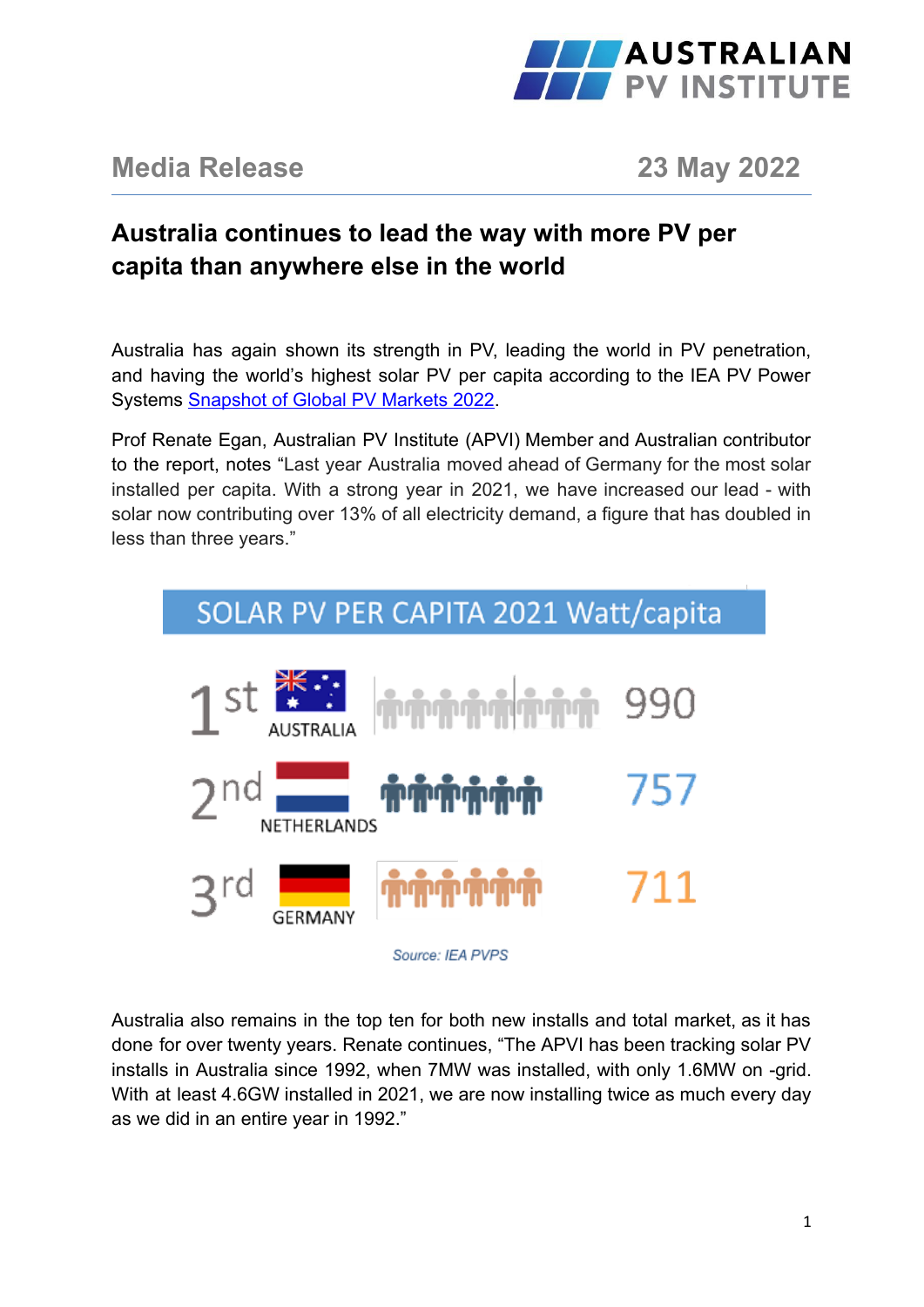| IADLE I. TUP IU CUUN<br><u>UN INSTALLATIUNS AND TUTAL INSTALLED CAPACITY IN ZUZ I</u> |                   |                 |         |                      |                         |          |  |
|---------------------------------------------------------------------------------------|-------------------|-----------------|---------|----------------------|-------------------------|----------|--|
| FOR ANNUAL INSTALLED CAPACITY                                                         |                   |                 |         |                      | FOR CUMULATIVE CAPACITY |          |  |
|                                                                                       |                   |                 |         |                      |                         |          |  |
| 1                                                                                     |                   | China           | 54.9 GW |                      | China                   | 308.5 GW |  |
| $\overline{2}$                                                                        |                   | <b>USA</b>      | 26,9 GW | (2)                  | European Union*         | 178,7 GW |  |
| (3)                                                                                   | ξģ                | European Union* | 26.8 GW | 2                    | <b>USA</b>              | 123 GW   |  |
| 3                                                                                     | 189               | India           | 13 GW   | 3                    | Japan                   | 78.2 GW  |  |
| 4                                                                                     |                   | Japan           | 6.5 GW  | 4                    | India                   | 60,4 GW  |  |
| 5                                                                                     |                   | Brazil          | 5.5 GW  | 5                    | Germany                 | 59.2 GW  |  |
| 6                                                                                     |                   | Germany         | 5.3 GW  | <u>सुरु</u> । ।<br>6 | Australia               | 25,4 GW  |  |
| $\overline{ }$                                                                        | 廊                 | Spain           | 4.9 GW  | ٦                    | Italy                   | 22.6 GW  |  |
| 8                                                                                     | <del>계6</del> . . | Australia       | 4.6 GW  | "O"<br>8             | Korea                   | 21,5 GW  |  |
| 9                                                                                     | ío,               | Korea           | 4.2 GW  | 9                    | Spain                   | 18.5 GW  |  |
| 10                                                                                    |                   | France          | 3,3 GW  | 10                   | Vietnam                 | 17,4 GW  |  |

#### TABLE 1: TOD 10 COUNTRIES EOR INSTALLATIONS AND TOTAL INSTALLED CARACITY IN 2021

#### Source: IEA PVPS

The report which analyses the 2021 preliminary reported PV market data, found that despite a second year of the COVID-19 pandemic, the global PV market again grew significantly. Over 175 GW of PV systems were installed and commissioned in the world last year which means that the total cumulative installed capacity for PV at the end of 2021 reached 942 GW. China remains in the top spot for annual installed and total cumulative PV capacity, continuing the dominance of previous years.



Source: IEA PVPS